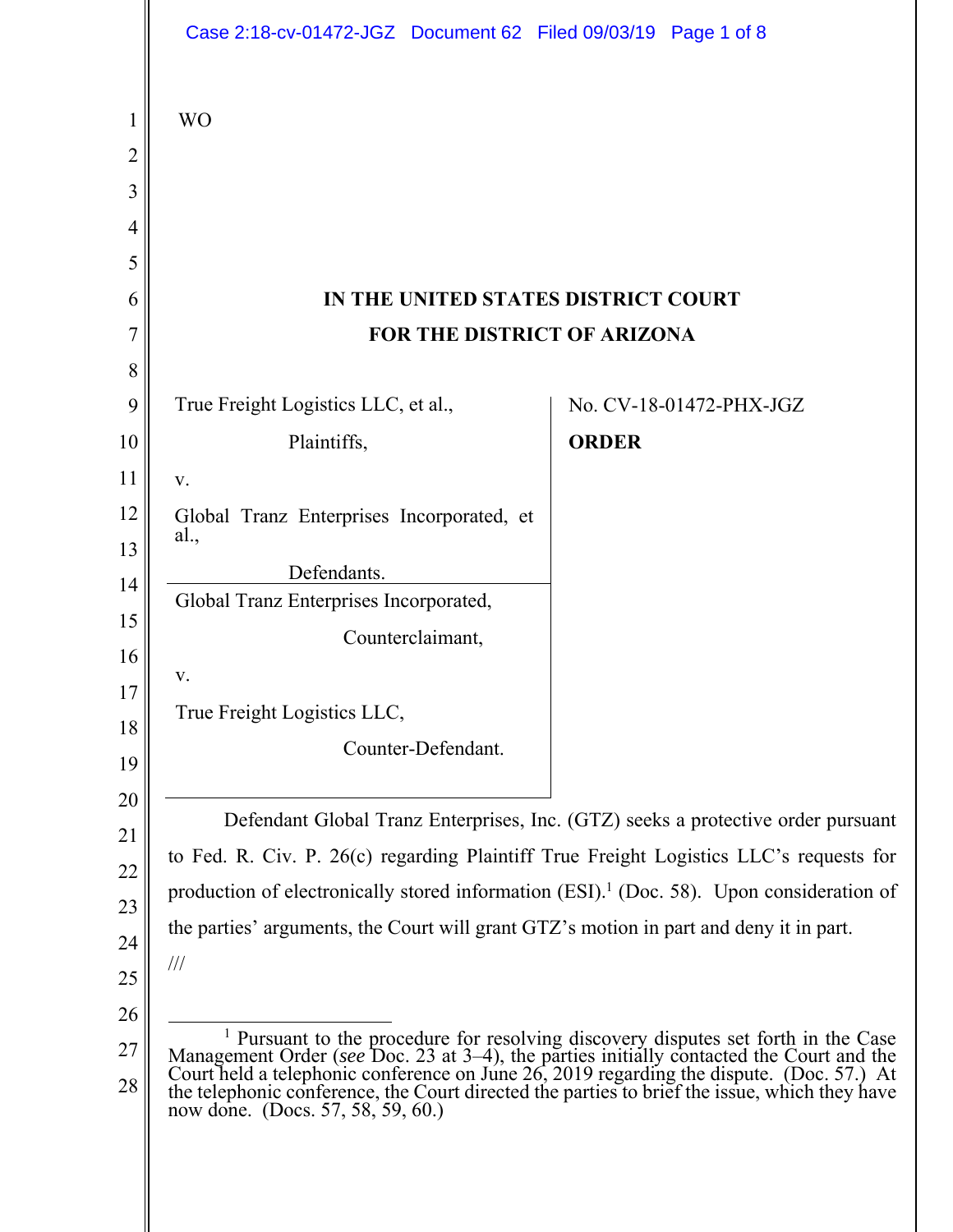1

## **BACKGROUND**

2 3 4 5 6 7 8 9 10 11 12 13 14 15 16 17 18 19 20 21 Through requests for production, True Freight sought "all communications," with no subject matter limitation, between 49 different GTZ email accounts for the time period of May 2017 to February 28, 2018. (Doc. 58, Ex. A at 2; Doc. 58 Ex. A at 11–12.) After GTZ objected, True Freight narrowed its request to 33 email accounts, provided search terms, and expanded the date range to include June 12, 2012 to February 8, 2018. (Doc. 58 at 2; Doc. 58, Ex. B.) GTZ agreed to collect ESI from 14 of the 33 custodians and indicated its "preference" to limit True Freight's requested search terms.<sup>2</sup> (Doc. 58 at 2; Doc. 58, Ex. C at 2.) With respect to the remaining custodians, GTZ requested additional information about why each custodian was likely to be in custody of relevant information. (Doc. 58 at 2 (citing Doc. 58, Ex. C).) In response, True Freight provided the title and/or a "generalized" description of the type of work performed by each custodian; True Freight did not explain why each individual would likely be in custody of the requested information. (Doc. 58, Ex. E at 1– 2 (True Freight stating that the "description is not inclusive and not detailed. GTZ is aware of the responsibilities and interactions of the above individuals because they are/were GTZ's employees.").) GTZ ultimately agreed to collect data from one additional custodian, bringing the total to 15. (Doc. 58 at 3.)<sup>3</sup> GTZ's search retrieved 4.5 GB, comprised of approximately 2

<sup>22</sup>  23 24 <sup>2</sup> The search terms include Goldstein, Josh!, 877, 10877, True Freight, or TF each in conjunction with: "bad debt" or "re bill" or re-bill" or "rebill" or deduction or fault or attitude or behavior or harass! or threat, o reimburse or reimbursement or split or own or owner or micha or leinwand or freightguys<br>or "freight guys" or "credit hold" or breach or sue or terminat! or lawsuit or Illinois or<br>"status quo" or customer! or agency or comm "status quo" or customer! or agency or commission or "Rod lien" or "operating agreement"<br>or "modern service" or dissolve! (Doc. 58, Ex. B at 2.) Other search terms include: Micha, Leinwand, "freight guys," and "freightguys." (*Id.*)

<sup>25</sup>  26 27 28 <sup>3</sup> Except for John Hohman, John Hess, Marty Sinicrope, and Michael Leto, who are mentioned in the parties' briefs, it is not clear which of the other listed custodians are at issue in the instant motion. Moreover, the exact number of custodian records sought is not clear. GTZ states it has gathered data from 15 custodians, that there are 17 additional custodian accounts sought, and that 31 or 33 or 41 custodian accounts are at issue. The numbers do not add up. Consequently, the Court uses the general term "additional" custodian accounts to identify the remaining custodian accounts at issue, ie. the ones that GTZ has not agreed to provide.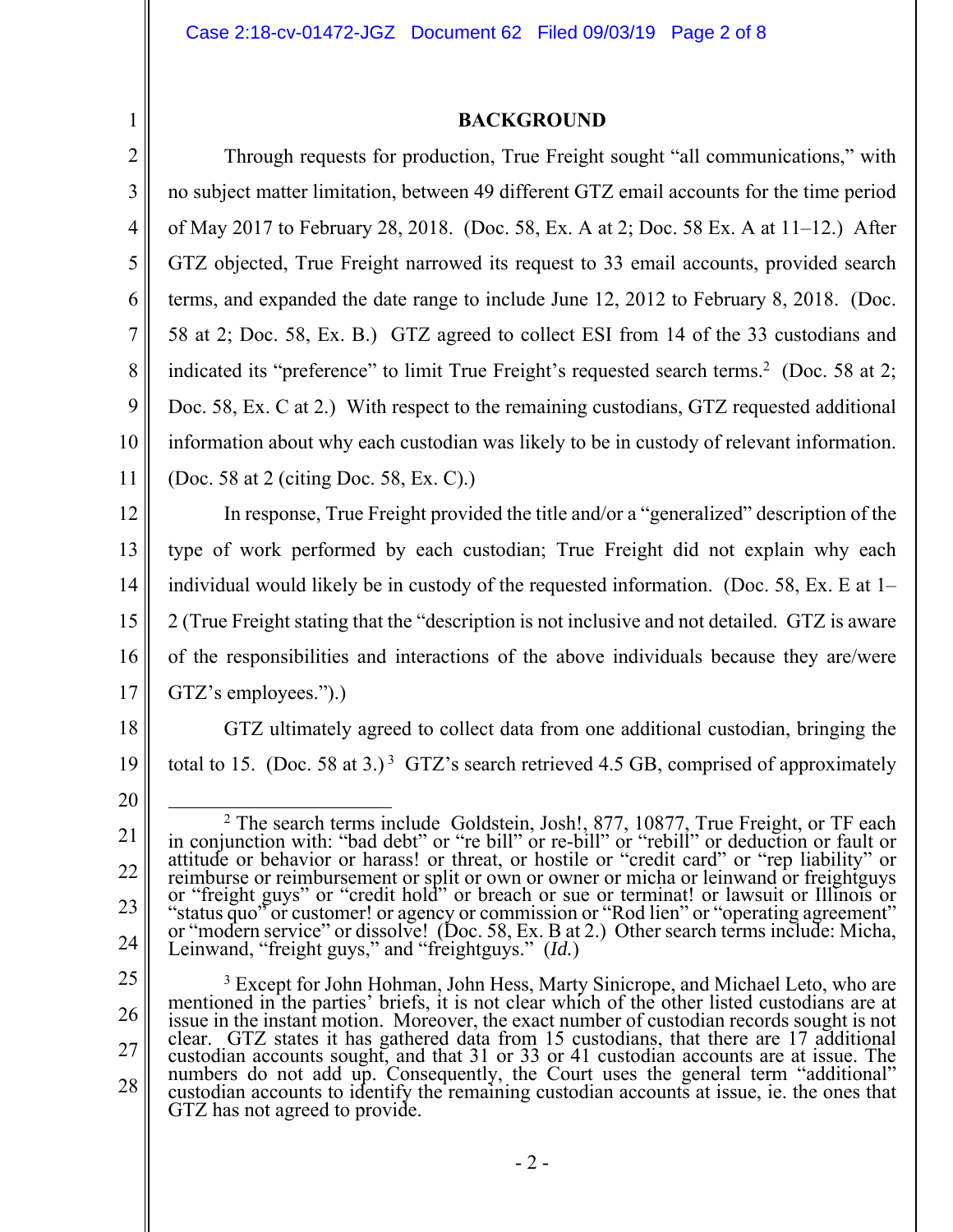1

2

3

4

5

13,000 documents and more than a million pages for GTZ's counsel to review for relevance and privilege. (*Id.*) GTZ's counsel has spent approximately 80 hours reviewing those documents, "is only a little more than half way through," and GTZ has produced 27,000 pages to True Freight. (*Id.*)

## **DISCUSSION**

6 7 8 9 10 11 12 GTZ now seeks a protective order limiting production to the 15 custodians whose accounts GTZ has already searched. GTZ asserts that requiring it to collect and review documents from additional custodians is not proportionate to the needs of the case. GTZ estimates that searching for documents from the additional custodians will result in at least the same amount of data gathered from the first 15 custodians and will cost GTZ at least another \$100,000 in attorneys' fees. (*Id.* at 4.) With the exception of one custodian, the Court agrees with GTZ.

13 14 15 Rule 26(c) allows the Court to limit discovery upon a determination that "the proposed discovery is outside the scope permitted by Rule 26(b)(1)." Fed. R. Civ. P.  $26(c)(iii)$ . Rule  $26(b)(1)$  provides, in pertinent part:

16 17 18 19 20 [p]arties may obtain discovery regarding any nonprivileged matter that is relevant to any party's claim or defense and proportional to the needs of the case, considering the importance of the issues at stake in the action, the amount in controversy, the parties' relative access to relevant information, the parties' resources, the importance of the discovery in resolving the issues, and whether the burden or expense of the proposed discovery outweighs its likely benefit.

21 22 23 24 25 26 27 28 Fed. R. Civ. P. 26(b)(1). Thus, under Rule  $26(b)(1)$ , relevancy alone is not sufficient to obtain discovery—"discovery must also be proportional to the needs of the case." *In re Bard IVC Filters Prods. Litig.,* 317 F.R.D. 562, 564 (D. Ariz. 2016). "[T]he Advisory Committee Note makes clear, ..., [Rule  $26(b)(1)$ ] does not place the burden of proving proportionality on the party seeking discovery." *Id.* (quoting Fed. R. Civ. P. 26(b)(1) advisory committee's note to 2015 amendment)). "Rather, '[t]he parties and the court have a collective responsibility to consider the proportionality of all discovery and consider it in resolving discovery disputes.'" *Id.* (quoting Fed. R. Civ. P. 26(b)(1) advisory committee's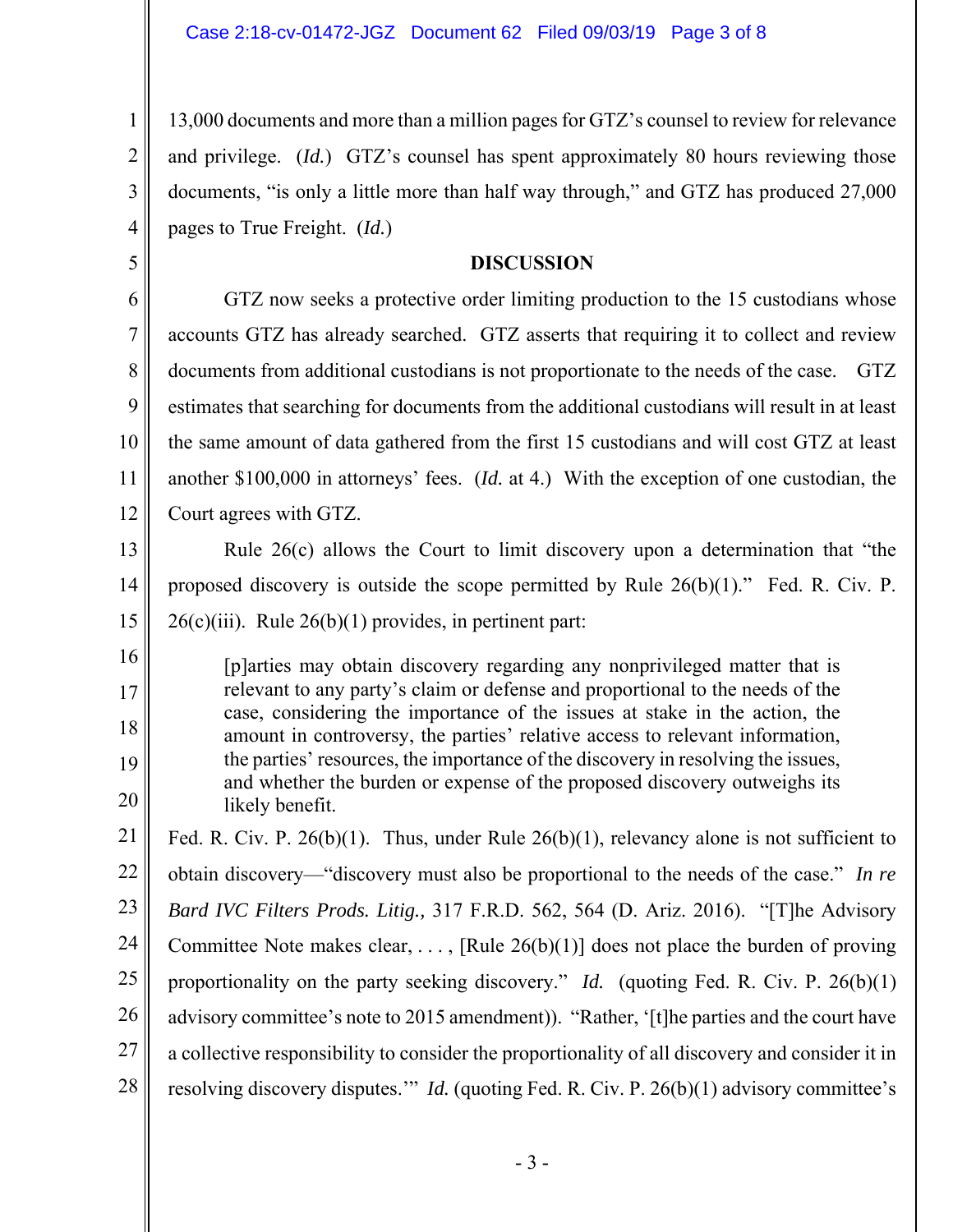## Case 2:18-cv-01472-JGZ Document 62 Filed 09/03/19 Page 4 of 8

2 note to 2015 amendment); *see also In re Bard IVC Filters Prods. Litig.,* 317 F.R.D. at 565 (considering evidence and arguments from both sides in deciding proportionality of discovery request); *Caballero v. Bodega Latina Corp.*, No. 217-CV-00236-JAD-VCF, 2017 WL 3174931, at \*2 (D. Nev. July 25, 2017) ("The proportionality inquiry, thus, requires input from both sides."). The Advisory Committee further noted:

 The parties may begin discovery without a full appreciation of the factors that bear on proportionality. A party requesting discovery, for example, may have little information about the burden or expense of responding. A party requested to provide discovery may have little information about the importance of the discovery in resolving the issues as understood by the requesting party.... A party claiming undue burden or expense ordinarily has far better information—perhaps the only information—with respect to that part of the determination. A party claiming that a request is important to resolve the issues should be able to explain the ways in which the underlying information bears on the issues as that party understands them. The court's responsibility, using all the information provided by the parties, is to consider these and all the other factors in reaching a case-specific determination of the appropriate scope of discovery.

15 *Id.*

1

3

4

5

6

7

8

9

10

11

12

13

14

16 17 18 Having considered the parties' arguments, the Court concludes that TFL's demand for GTZ to produce documents from all of the additional custodians is not proportional to the needs of this case.

19 20 21 **Relevancy.** TFL asserts that the internal and external email communications of GTZ's current and former employees will provide evidence supporting TFL's contract and class claims<sup>4</sup> and that its discovery request is relevant and in direct proportion to establish

22

<sup>23</sup>  24 25 26 27 28  $\overline{4}$ <sup>4</sup> TFL asserts class-action claims of breach of contract and breach of the implied<br>covenant of good faith based on allegations that GTZ took improper deductions and made<br>improper charges against commissions owed to TFL an including for credit card charges; and improperly redirected class members' clients to made unauthorized changes to TFL's accounts; entered separate agreements with TFL's customers; solicited TFL agent Micah Leinwand to enter into an independent agency agreement with GTZ; and transferred TFL's accounts to Le (*Id.*) TFL asserts a separate claim for tortious interference with business relations and economic advantage based on many of the same allegations supporting TFL's breach of contract claim. (*Id.*)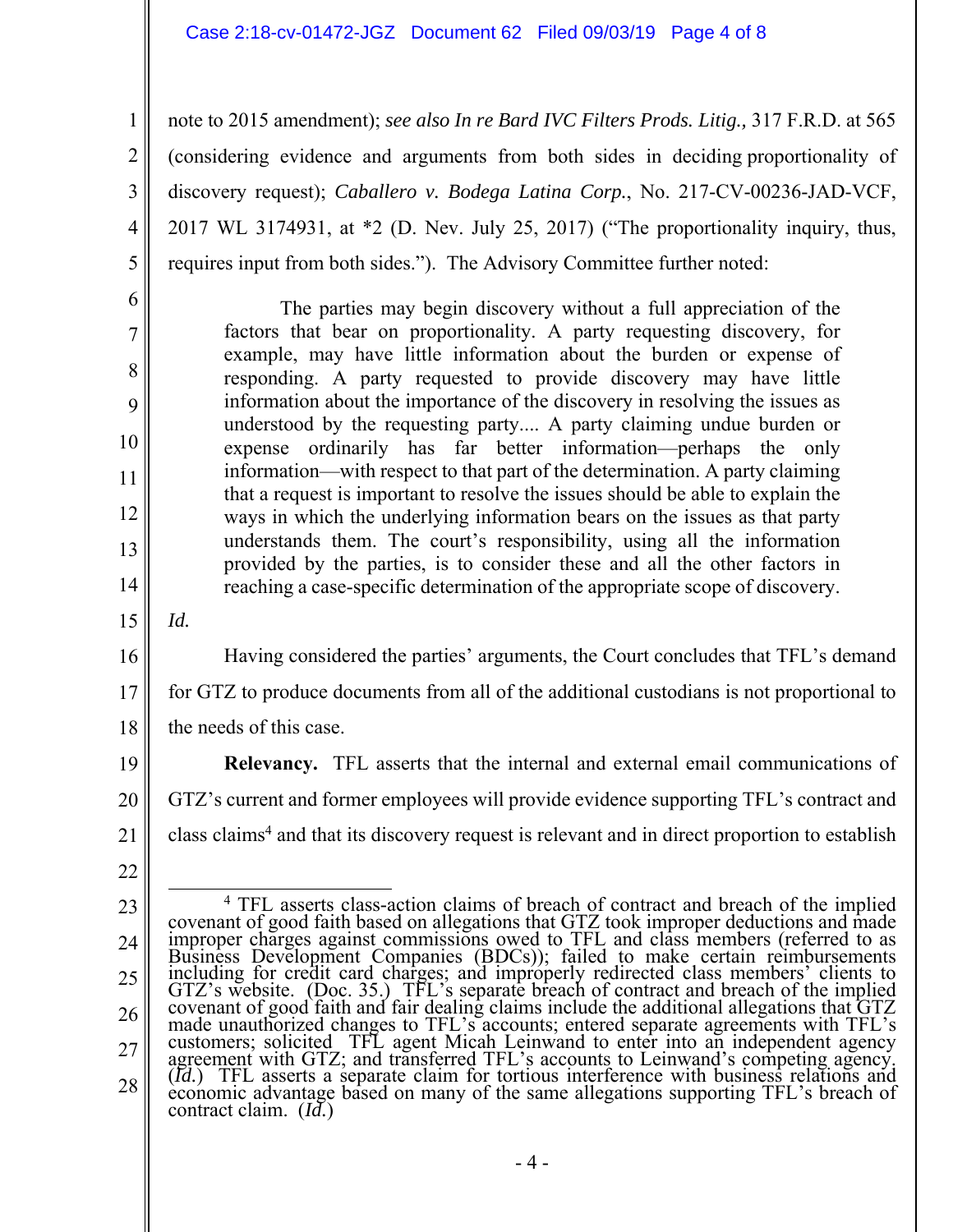these claims. As noted by GTZ, however, TFL fails to explain how.

2 3 4 5 6 7 8 9 10 11 12 13 14 15 16 17 18 19 20 21 The parties' contracts, accounting records, and other business records are central to TFL's claims against GTZ concerning GTZ's billing and credit card practices, and reassignment of TFL's accounts. While communications among various GTZ employees might prove covert negotiations, there is little support for True Freight's conclusory assertion that the communications sought will "conclusively prove each and every one of True Freight's allegations." (Doc. 59 at 5.) Importantly, GTZ intends to produce documents from 15 of the requested custodian accounts. A large number of documents from those accounts have been produced and TFL states that the documents have little or no value. TFL does not refute GTZ's arguments that: the search terms are unlikely to result in documents germane to TFL's class action claims as the terms are targeted only at communications about True Freight; the additional custodians do not likely possess documents that are not also in the possession of the custodians from whom GTZ has agreed to collect; or that many of the additional custodians are or were high ranking GTZ officers who were not routinely interfacing with or about True Freight. True Freight's assertion  $\overline{a}$ 

1

TFL identifies the following allegations as relevant to this discovery dispute:

- (a) Defendant improperly terminated its Agency Services Agreement ("ASA") with True Freight without cause and without notice (as required by the ASA); (b) Defendant improperly and unilaterally changed its own internal records to reflect that one of True Freight's contractor agents, Micha Leinwand ("Leinwand"), was a 50% owner of True Freight, (which was neither true nor valid); (c) Defendant breached the ASA by having covert negotiations with Leinwand, to set up an independent agency in partnership with Defendant; (d) Defendant breached the terms of the ASA by transferring True Freight's customer accounts that Leinwand and other True Freight agents had developed *while working for True Freight,* to Leinwand's agency, even prior to terminating the ASA with True Freight; and (e) despite numerous requests by True Freight, Defendant refused to correct its internal records and actively assisted Leinwand in pilfering True Freight's customers.
- 

22

23

24

25

26

27

28

(Doc. 59, pp. 2-3.)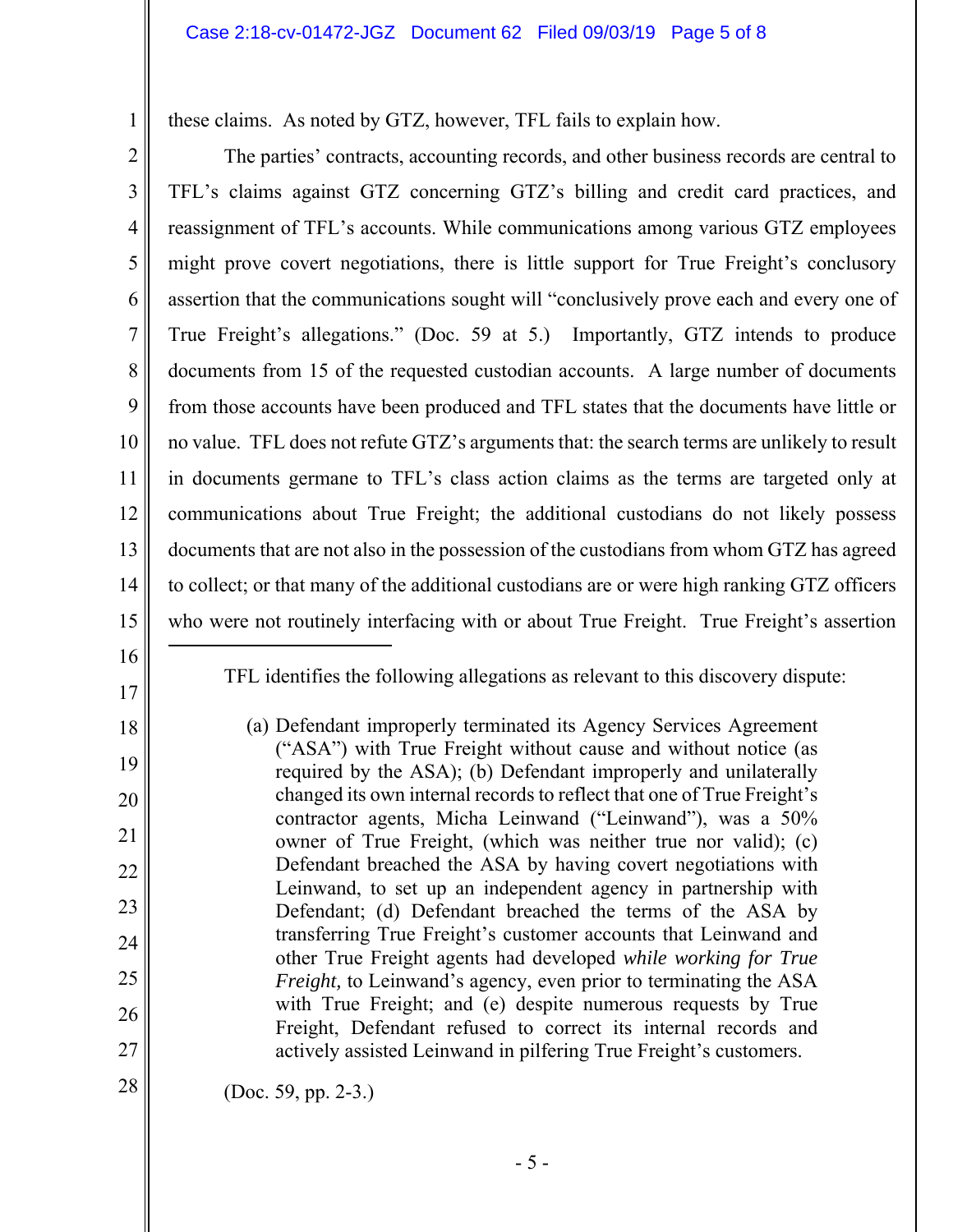that the remaining custodian accounts contain important information related to the issues in this case appears to be hopeful conjecture.

3 4 5 6 7 8 9 10 11 12 13 14 15 16 17 18 19 20 21 22 23 Although TFL "should be able to explain . . ." the importance of the information to resolving the issues, *see* Fed. R. Civ. P. 26(b)(1) advisory committee's note to 2015 amendment, TFL only specifically addresses the importance of communications involving John Hohman and John Hess.<sup>5</sup> The Court agrees that communications sought from Hohman, GTZ's Manager of Agent Earnings Reporting, may have relevance to resolving the issues in this case. Hohman may have information about GTZ's billing and credit card practices which would pertain to some of TFL's claims. TFL fails, however, to satisfy this factor with regard to Hess, GTZ's Chief Technology Officer. Even though Hess may have knowledge of information regarding GTZ's online platform and the redirecting of BDCs' customers to GTZ's website (*see* Doc. 59 at 6), TFL does not explain how search terms pertaining to TFL would retrieve information important to resolving TFL's broad allegations that GTZ "implemented a new online management platform that instructed customers to begin logging in through [GTZ's] website . . ." in an effort "to circumvent any client/customer relationship with the  $[BDCs]$ ...." (Doc. 35 at  $\P$  34, 37.) Instead, TFL faults GTZ for providing information from 15 "low-level employees that do not have access to the relevant and important information . . ." supporting TFL's claims and whose documents produced so far are "of little or no value . . . ." (Doc. 59 at 4; *see also id.* at 7– 8 ("[I]t is Defendant who selected the custodians from whom they are willing to produce documents. Under this guise, Defendant will not have to produce damning communications." (emphasis omitted).) $<sup>6</sup>$  Yet, TFL specifically identified these 15 "low-</sup> level" custodians in its request for production, causing GTZ to expend resources to comply

24

1

2

<sup>25</sup>   $rac{1}{5}$  $<sup>5</sup>$  TFL provides only conclusory assertions about the importance of the discovery sought from the remaining custodians.</sup>

<sup>26</sup>  27 28 <sup>6</sup> In light of TFL's statement, the Court is concerned that it is not worthwhile for GTZ to continue reviewing the documents retrieved from the 15 "low-level" custodians. However, the Court does not address this issue as GTZ does not request to be relieved of this production, has agreed to provide documents from these custodians, and maintains that these individuals likely possess the same documents TFL seeks from the additional custodians.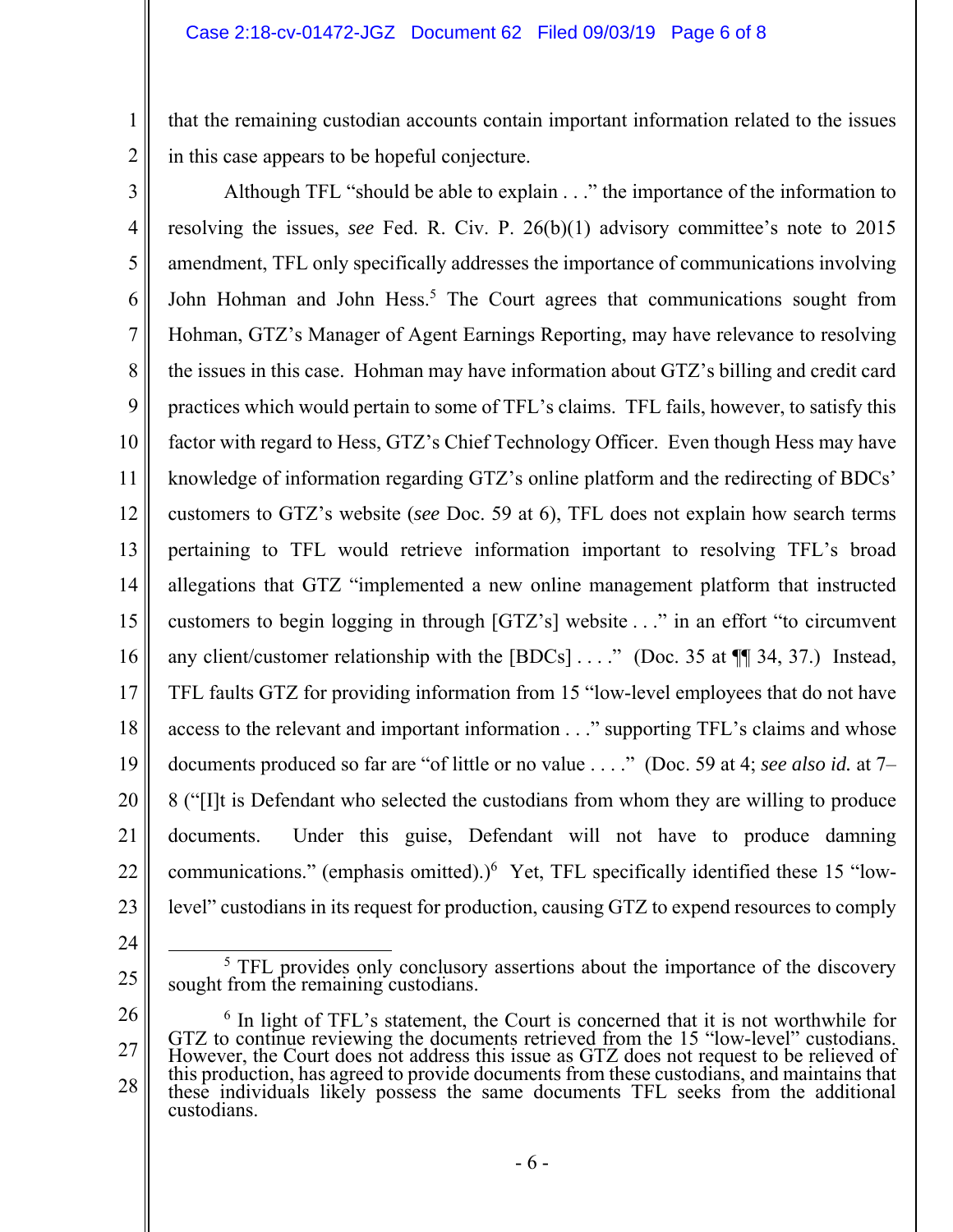with that request.

1

2

3

4

5

6

8

9

10

11

7 Additionally, although some of the additional custodians are "high ranking officers . . . " (Doc. 58 at 5), TFL fails to explain how they "are directly instrumental in establishing True Freight's claims . . . ." (Doc. 59 at 5.) TFL's conclusory assertion that it "requested communications with various employees of Defendant[], who either made the decisions or were instrumental in the re-directing of website traffic; made decisions on the credit card charges; and made decisions regarding improper rebills" (Doc. 58 at 6), fails to address GTZ's arguments that "high ranking officers . . . were not routinely interfacing with or about True Freight." (Doc. 58 at 5.) Nor does TFL address GTZ's argument that former GTZ presidents Michael Leto and Marty Sinicrope, who are among the additional custodians, have not "been involved with GTZ for years." (Doc. 58 at 5–6.)

12 13 14 15 16 17 18 19 **Proportionality factors.** Requiring GTZ to provide the additional communications would result in a substantial burden and expense, including \$100,000 in attorneys' fees in addition to the 80-plus hours of attorney time expended on the record review of the 15 custodians. With the exception of Hohman, True Freight fails to sufficiently establish that the remaining custodian accounts likely possesses important information bearing on the issues so as to justify that burden and expense. In light of the marginal relevance of the other custodian accounts, the anticipated cost is disproportionate, particularly in relation to the  $$900,000$  in controversy.<sup>7</sup>

20 21 22 23 24 25 **The party's access to relevant information.** GTZ alone may have access to internal communications of its employees, but GTZ has provided or will provide the internal communications of 16 custodians. TFL does not dispute that records from the first 15 custodians include internal communications that would be retrieved from the additional custodians. Moreover, again, it is notable that TFL characterizes the disclosed communications as having little value.

26

27

28  $\overline{7}$  $\frac{7}{10}$  Other than general assertions by the parties, the record as to the parties' resources is not developed.